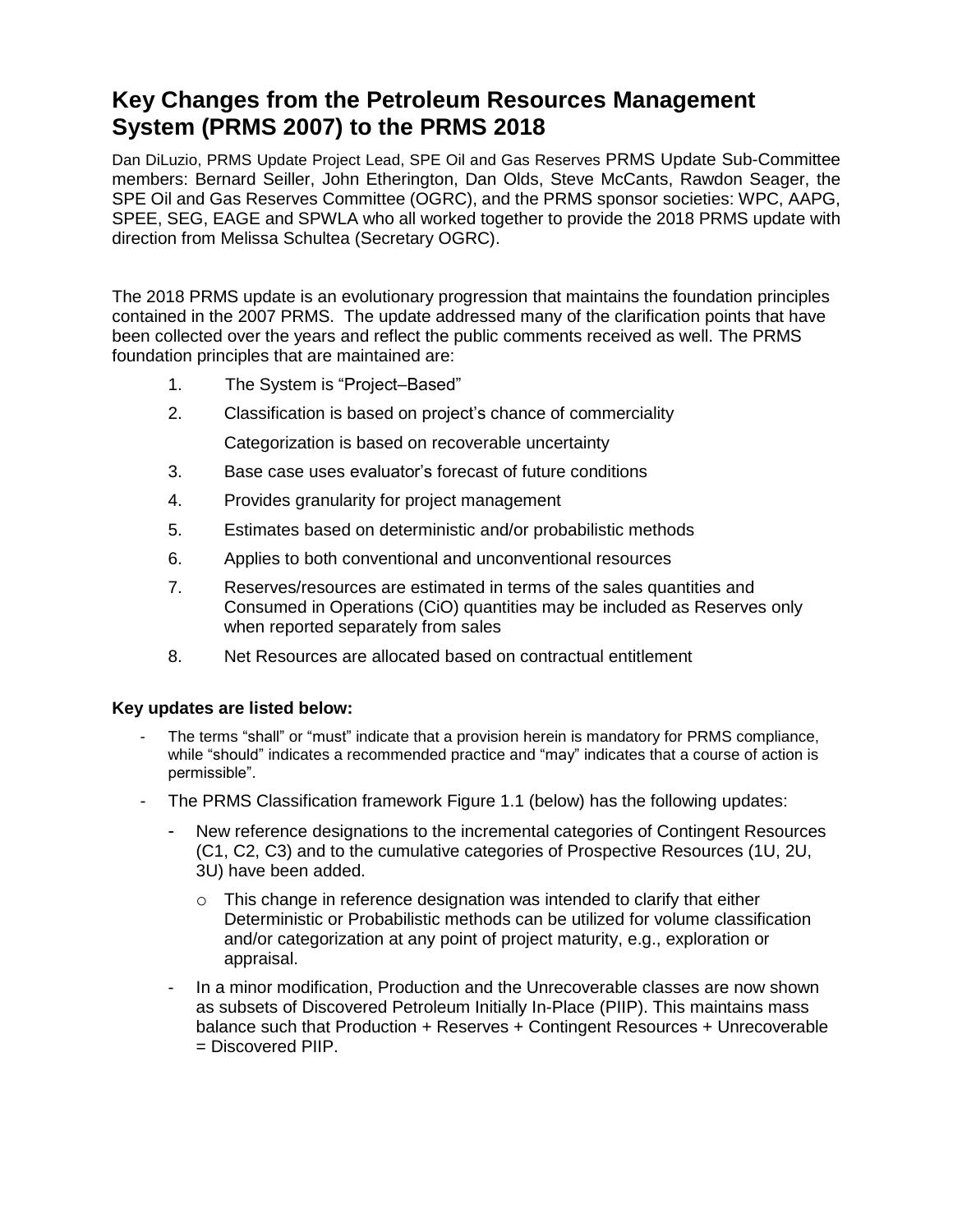

Fig.1.1: PRMS Classification Framework

Other areas where clarification elements were provided include:

- A project is commercial when the entity has demonstrated a firm intention to proceed with development based on satisfying the internal decision criteria (typically rate of return at or above the weighted average cost-of-capital or the hurdle rate) and has satisfied all other technical and commercial criteria contingencies.
	- $\circ$  Economics is one of the criteria that are required to be met in achieving Commerciality.
- A project is Economic when the net revenue attributable to the Entity interest from production exceeds the Entity's cost of operation.
- Clarification of the use of the 2P estimate, utilizing the Best Estimate (or higher confidence), for the Project Commercial decision criteria.
	- $\circ$  After the 2P Project has been assessed to achieve Commerciality, the scenarios (Low and High) are checked for economics to also qualify as Reserves for 1P and 3P, respectively.
	- o 2P Reserves can exist without 1P when 1P is not economic.
- Clarification of the risk associated with the Chance of Commerciality (y-axis).
- Clarification of the uncertainty in the Categorization based on the range of uncertainty in the resources quantities (x-axis).
- Project sub-classes are recommended to be used to differentiate the Contingent Resources project variability of commerciality.
	- o The Contingent Resources project maturity sub-classes are updated to separately define Development on Hold from Development Unclarified.
- Split conditions and split classification are not permitted. A single set of defined conditions is applied for the resources categorization and the resources classification of the project.